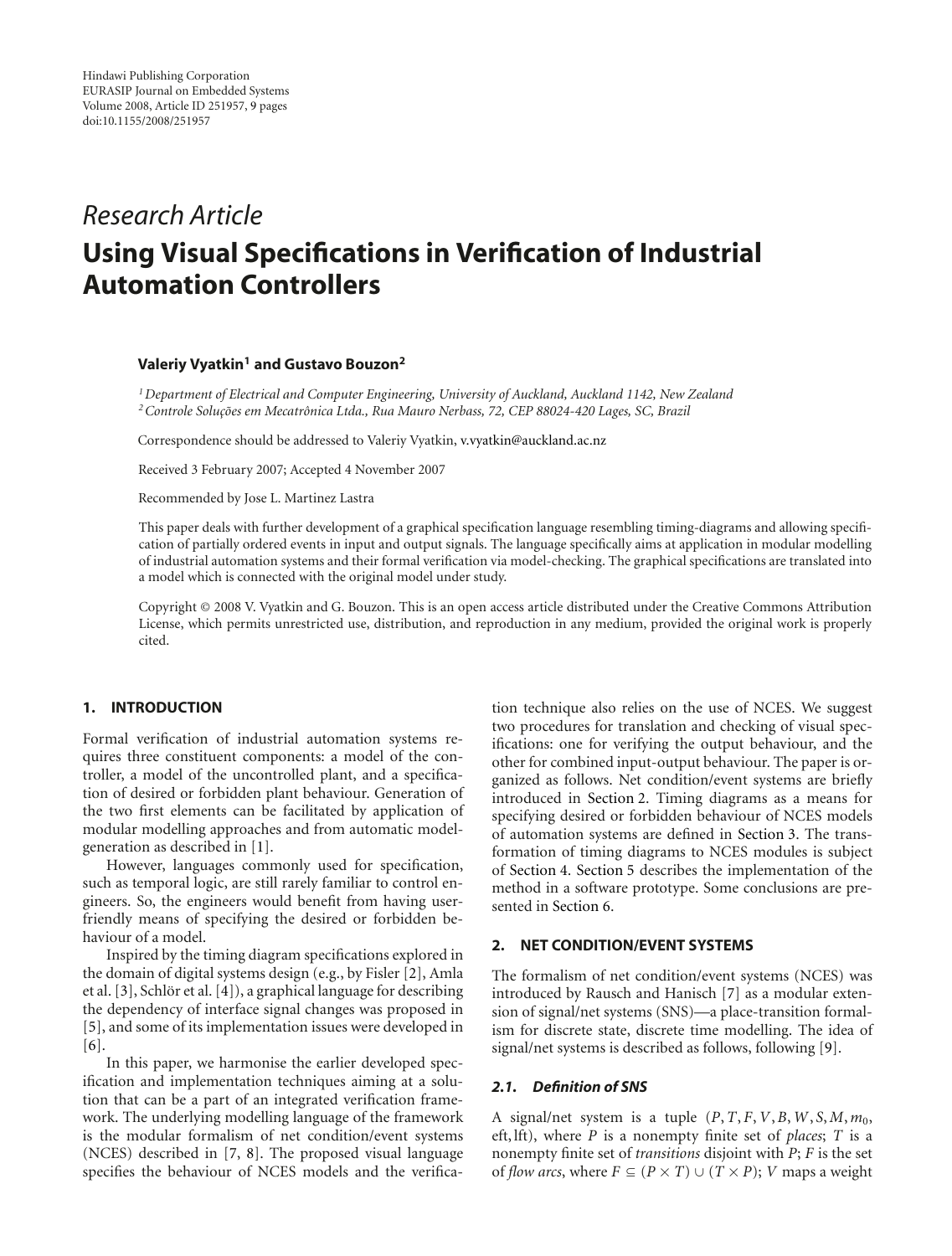

Figure 1: Signal-net system.

to every flow arc and  $V: F \rightarrow \mathbb{N}; B$  is the set of *condition arcs*, which carry condition signals and  $B \subseteq P \times T$ ; *W* maps a weight to every condition arc and  $W: B \to \mathbb{N}$ ; *S* is the set of irreflexive *event arcs*, which convey event signals and  $S \subseteq T \times T$ ; *M* maps an event-processing mode (AND or OR) to every transition, *M*: *T* → { $\land$ ,  $\lor$ }; *m*<sub>0</sub>: *P* →  $\mathbb{N}_0$  is the initial marking of SNS, where for each place  $p \in P$ , there are  $n_p \in \mathbb{N}_0$  tokens; eft maps the *earliest firing time* to every pre-arc  $[p, t] \in F$ , eft:  $F \cap (P \times T) \rightarrow \mathbb{N}_0$ ; and lft maps the *latest firing time* to every pre-arc  $[p, t] \in F$ , lft:  $F \cap (P \times T) \to \mathbb{N}_0 \cup \{\omega\},\$ where  $\omega \in \mathbb{N}$  and  $0 \le \text{eff}(p, t) \le \text{lf}(p, t) \le \omega$ . The interval  $[eff(p, t), \text{lf}(p, t)]$  is called the *permeability interval*.

An example of SNS is presented in Figure 1. The model consists of four places and five net transitions. Places  $p_1$  and *p*<sup>3</sup> have tokens at the initial marking. Besides ten token flow arcs, the transition  $t_2$  is connected to  $t_4$  via an event arc, and place  $p_2$  is connected to  $t_5$  via condition arcs.

## *2.2. State of SNS model*

Places bear integer clocks whose values are denoted as  $u: P \rightarrow$  $\mathbb{N}_0$ , where for each place  $p \in P$ , the clock reading in the place is denoted as  $u_p \in \mathbb{N}_0$ . All clocks have zero value at the initial state of the model. The clock of a place resets to zero anytime marking of the place changes.

A *state* in timed SNS is defined as a pair  $z = [m, u]$ , where *m* is a marking of *P* and *u* is the vector of the clock positions, such that  $u(p) > 0 \rightarrow m(p) > 0$ . Evolution of SNS consists of changing its states. A state change (also called *state transition*) can consist in changing net's marking, or changing values of clocks (elapsing of time).

In every state there could be some *enabled* net transitions. If there are no enabled transitions, then the clocks count (increment they value by 1) in all marked places and the SNS net transitions to a new state. Otherwise, that is, if there are some enabled transitions, then it is said that one or several enabled transitions *fire,* that leads to the change of marking as explained by the firing rules. The set of simultaneously firing transitions is called *step.* In a given state, there could be several different steps ready to fire, meaning that a state of SNS can have several successor states.

## *2.3. Firing rules*

Let *St* denote the set of incoming event arcs of transition *t*:  $St := \{t' \mid [t', t] \in S\}$ . If *St* is empty, which indicates that no incoming event arc is associated with transition *t*, then *t* is spontaneous, otherwise it is forced. Firing of a forced transition is caused by firing of some other transition connected to it by an event arc. Both are included in the same step, that is, fire simultaneously. Enabled spontaneous transitions can fire regardless of other transitions. For example, the transition *t*<sup>4</sup> in Figure 1 is forced and other transitions are spontaneous. Accordingly, the transition set *T* can be subdivided on two disjoint sets:  $T =$  Spont ∪ Forc, where Spont is the set of all spontaneous transitions of the SNS, and Forc denotes the set of all forced transitions of the SNS.

For any transition *t*, there can be three kinds of markings: the marking on incoming flow arc *t*<sup>−</sup>, the marking on outgoing flow arc  $t^+$ , and the marking on incoming condition arc *t*, defined as follows:

$$
t^{-}(p) := \begin{cases} V(p, t), & \text{if } [p, t] \in F, \\ 0, & \text{else,} \end{cases}
$$

$$
t^{+}(p) := \begin{cases} V(p, t), & \text{if } [t, p] \in F, \\ 0, & \text{else,} \end{cases}
$$

$$
\hat{t}(p) := \begin{cases} W(p, t), & \text{if } [p, t] \in B, \\ 0, & \text{else.} \end{cases}
$$

For any subset  $s \subseteq T$ , the markings  $s^-$  and  $s^+$  denote the For any subset *s*  $\subseteq$  *T*, the markings *s*<sup>−</sup> and *s*<sup>+</sup> denote the sum of markings *t*<sup>−</sup> and *t*<sup>+</sup>, respectively, and  $\hat{s}$  represents the For any subset *s*  $\subseteq$  *T*, the sum of markings *t*<sup>-</sup> and *t*<sup>+</sup>, reunion of markings  $\hat{t}$  for *t*  $\subseteq$  *s*.

The firing of a spontaneous transition is determined by the three factors listed below.

## *(1) Token concession*

A transition is said to have a *token concession* or is *tokenenabled* when all the flow arcs from its preplaces are enabled. More specifically, a flow arc is enabled when the token number in its source place is not less than its weight, that is,  $m(p) \geq V(p, t)$ . For example, given the marking *m*, transition *t* is token-enabled if *t*<sup>−</sup> ≤ *m.* Transitions which have no preplaces are always marking-enabled.

## *(2) Permeability interval*

The permeability interval defines the time constraints applied to the input flow arcs of transitions. A transition *t*:  $\exists (p, t) \in F$  is *time-enabled* only when clocks of all its preplaces have a time *u* (*p*) within permeability interval of the corresponding place-transition arc:  $\operatorname{eff}(p, t) \leq u(p) \leq$ lft (*p*,*t*)*.*

#### *(3) Incoming condition signals*

A spontaneous transition may have incoming condition arcs. It is considered *condition-enabled* when all the condition sig-A spontaneous transition may have incoming conditi<br>It is considered *condition-enabled* when all the condit<br>nals on its incoming condition arcs are true, that is,  $\hat{t}$ nals on its incoming condition arcs are true, that is,  $\hat{t} \leq m$ .

A spontaneous transition is eligible to fire only when it is token-enabled, time-enabled, and condition-enabled.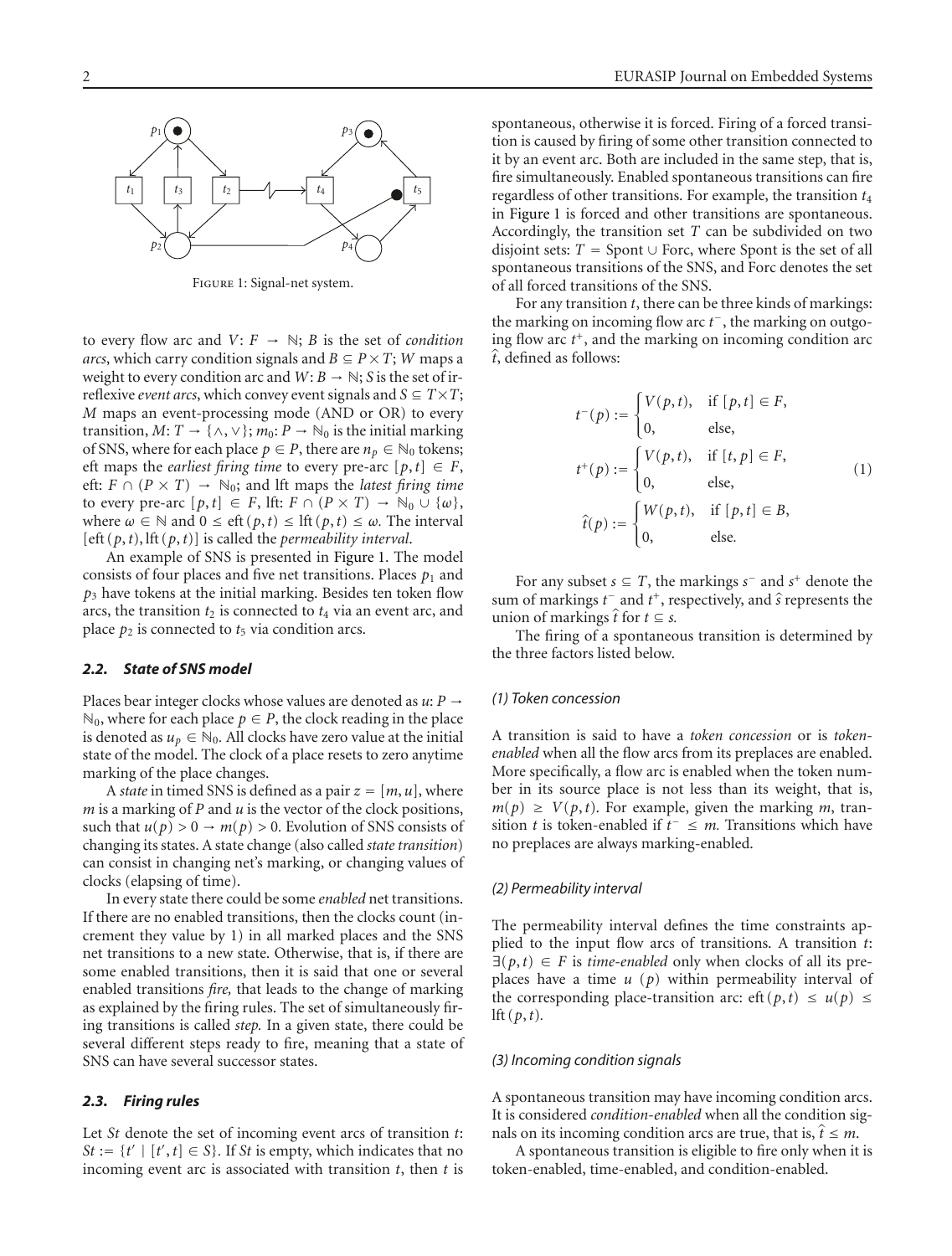## *2.4. Step and state transitions*

SNSs are *executed in steps*, meaning that for each state transition there is a unique set of concurrently firing transitions  $s \subseteq T$ . A state is *dead* if no further step is enabled or will be enabled by elapsing time. For nondead states, the *delay*  $D(m, u)$  denotes the minimum amount of elapsed time before a step is enabled.

A step is referred to as *executable at the state* [*m*, *u*] if all of its constituent transitions fire after  $D(m, u)$ . The execution of an executable step *s* at state [*m*, *u*] is accomplished by first elapsing *D*(*m*, *u*) amount of time and then firing *s*.

The new state [m', u'] led by the execution of step *s* is determined by ⎧

$$
m' = m - s^- + s^+,
$$
  
\n
$$
u'(p) := \begin{cases} u(p) + D(m, u), & \text{if } m(p) > 0 \land m'^{(p)} > 0, \\ & \land p \notin (Fs \cup sF), \\ 0, & \text{otherwise.} \end{cases}
$$
\n(2)

Subsequent step executions from the initial state construct the *reachability graph* of the SNS model, which illustrates the relationship of all realizable states within the state space. The reachability graph of a timed SNS can be represented as a 3-tuple:<br>  $RG = (Z, R, z_0),$  (3) sented as a 3-tuple:

$$
RG = (Z, R, z_0), \tag{3}
$$

where *Z* is a finite set of reachable states, *R* is a finite set of state transitions, and  $z_0$  is the initial state  $[m_0, u_0]$ .

For any subsequent states  $[m_i, u_i]$  and  $[m_{i+1}, u_{i+1}] \in Z$ , there is a state transition  $\tau \in R$ , such that  $[m_{i+1}, u_{i+1}]$  is reachable from [*mi*, *ui*] via state transition *τ*. This state transition is also denoted as  $[m, u] \stackrel{\tau}{\rightarrow} [m', u']$ .

## *2.4.1. Adding modularity to SNS*

A basic net condition/event system [10] is an SNS augmented by interface elements: condition and event inputs and outputs, which can be connected by event and condition arcs to SNS transitions and places. A basic NCES without inputs is SNS. A composite NCES consists of the interface elements and a network of other NCES, interconnected by event and condition arcs with each other and with the interface elements.

The NCES concept provides a basis for a compositional approach to build larger models from smaller components. According to the rules presented in [11], the composition is performed by connecting inputs of one module with outputs of another module as depicted in Figure 2. The modularity, introduced in NCES, does not bring any semantic consequences—the model analysis is applied to the SNS resulting from the composition of several NCES modules.

The result of the composition of two NCES, *N*<sup>1</sup> and *N*2, is an NCES  $N_{1+2}$  obtained as a union of the components. The result of the composition again can be represented as a new module. Inputs and outputs of the "composition" are



Figure 2: An example of a modular composition.

unions of the components' inputs and outputs, except for those which are interconnected to each other, and hereby "glued," that is, substituted by the corresponding condition and event arcs. If the resulting NCES from Figure 2 is considered stand alone, its condition input can be neglected making it semantically equivalent to the SNS from Figure 1.

The reachability graph of the model from Figure 2 is shown in Figure 3, assuming that the input *ci*<sub>1</sub> of the Module1 is not assigned, thus neglecting the condition arc  $(c_i, t_1)$ . The transitions are shown as arcs of the graph, and are marked by names of NCES transitions simultaneously occurred. Observing values of model parameters along a certain path in the reachability graph, one can draw a timing diagram, like the one shown in the right part of Figure 3 for some outputs of the NCES modules from Figure 2 (some of which are inputs to another module).

NCES attempts to enhance the structured model development of place-transition nets. NCES models can precisely follow the structure of popular block diagram modelling and implementation languages, such as stateflow of MATLAB/Simulink and the function blocks of the IEC61499 standard—new reference architecture [12] used for modelling and implementation of distributed automation systems.

NCES were successfully used for modelling of traditional automation systems built using programmable logic controllers (PLCs), as presented, for example, in [1, 13], and of distributed embedded control systems following IEC61499 systems, as explained in [14].

The trend to improve structuring and composition potential of formal languages based on Petri net is seen in other dialects of Petri nets, as reported in [15, 16].

# *2.5. Integrated tools for model creation, editing, and analysis*

The timing diagram specification technique explained in this paper is a part of the tool chain for integrated modelling and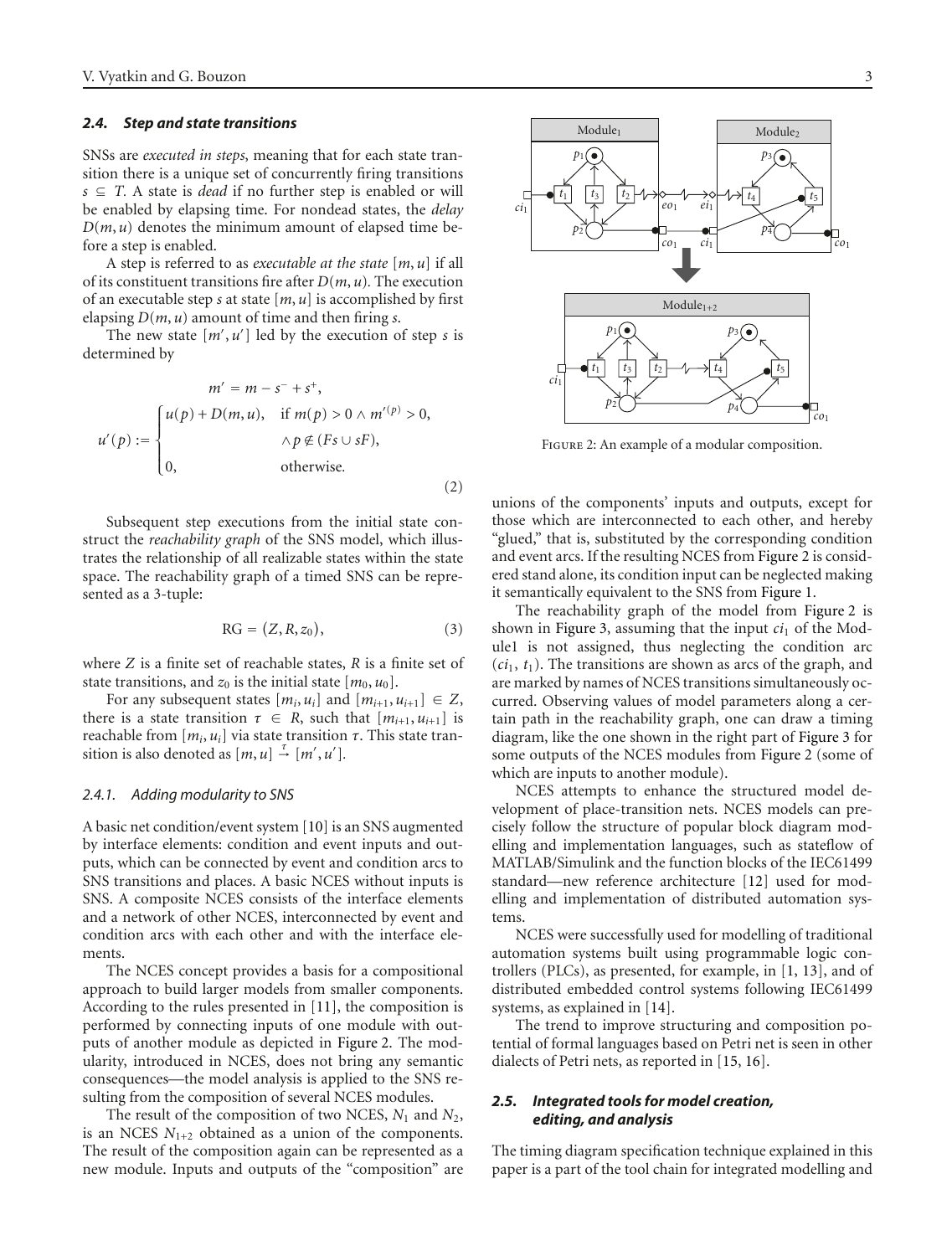

Figure 3: Reachability graph describing the complete behaviour of the model from Figure 2 and timing diagram in one of possible traces.

verification of automation systems. The tool chain, described in more details in [17], consists of

- (1) a graphical editor of NCES models;
- (2) the integrated environment for model assembly and checking (VisualVerifier) that inputs model-type files and is capable of assembling a composite, hierarchically organized model from modules contained in different libraries and translating the model into a "flat" NCES with the through numbering of places and transitions.

Thus, module boundaries are removed and the modelchecking tools can be applied. In particular, the translator generates files in the input format of SESA model-checker [9].

Model-checkers like SESA prove properties of desired or prohibited behaviour of NCES models in their reachability space. A reachability graph like the one in Figure 3 is generated, and the properties are checked in its states or trajectories. Properties of single states can be captured in form of predicates, and properties of trajectories are usually defined in temporal logic languages, such as computational tree logic (CTL).

## **3. TIMING DIAGRAMS**

#### *3.1. Idea of use for specification*

Capturing trajectory relevant properties in some formal language like CTL is quite difficult for control engineers. The idea of using timing diagrams for specification is to draw a specification graphically and then ask the model checker: if inputs behave as shown in the input diagram, will outputs behave like in the output diagram? However, a single timing diagram describes only a single scenario. Sometimes it is desirable to define a class of input scenarios with certain properties and then check if certain output patters are observed among all or any trajectories in the reachability graph. The idea is illustrated in Figure 4. The diagram consists of two parts: the upper (if) part presents the "input" part of guaranteed signals and the lower part is the "conjecture" to prove. In this example, there is conditional restriction added between



Figure 4: Timing diagram specification.

the rising edge of  $M_1 \cdot co_1$  (event  $e_2$ ) and the falling edge of  $M_2 \cdot co_1$  (event  $e_3$ )—the restriction says that  $e_3$  occurs after  $e_2$ . Note that the signal  $M_1 \cdot co_1$  belongs to both parts. In the "input" part, it is specified by a single wavefront change that is simultaneous with the event  $M_1 \cdot e_{01}$ . The waveform of the same signal in the "output" diagram is more complicated. Comparing the "then" part of the specification with the timing diagram of real behaviour in Figure 3, one sees that the specification holds in the given path. The idea of this paper is to enable such a check automatically using model checkers.

## *3.2. Definitions*

The use of timing diagrams (TDs) as a method of formal specification requires the definition of a graphical specification and its semantics.

In a diagram, sequences of changes in signal specification values are assigned to condition and event signals. Given the subsets *E* ⊆ *E*<sup>in</sup> ∪ *E*<sup>out</sup> and *C* ⊆ *C*<sup>in</sup> ∪ *C*<sup>out</sup>, a specification for a signal set  $A = E \cup C$  is described as a tuple  $S = (A, f, g)$ , where  $f = f_e \cup f_c$  defines sequences of specification values:  $f_e: E \to \Sigma_e^*$  with  $\Sigma_e = \{noevent, maybe, always\}$  specifies sequences for event inputs and outputs, while  $f_c$ :  $C \rightarrow \Sigma_c^*$ with  $\Sigma_c = \{$ zero, any, stable, one} defines values for condition signals.

The partial function *g*:  $f(A) \times N \times f(A) \times N \rightarrow (>,=,$ =*/* ) assigns an ordering operator (precedence, simultaneity, or nonsimultaneity) between signal changes from different signals, in such a way that  $g(a_i, m, a_i, n)$  indicates an ordering restriction between the *m*th signal change of *ai* and the *n*th signal change of *aj*.

A graphical description of a specification is illustrated in Figure 5 (for a model with outputs "FAILURE", "RESUME," and "SENS"). Signal changes at the beginning or ending of the diagram are implicitly simultaneous. Nevertheless, no further ordering is determined by the horizontal position of signal changes; therefore, a timing diagram usually specifies a partial ordering among signal changes.

The semantics associated to the diagram is as follows: when the set of levels specified at the beginning of the diagram is achieved, it is required that the sequence of changes of the signals does not violate the partial ordering specified in the diagram, until a final state is reached.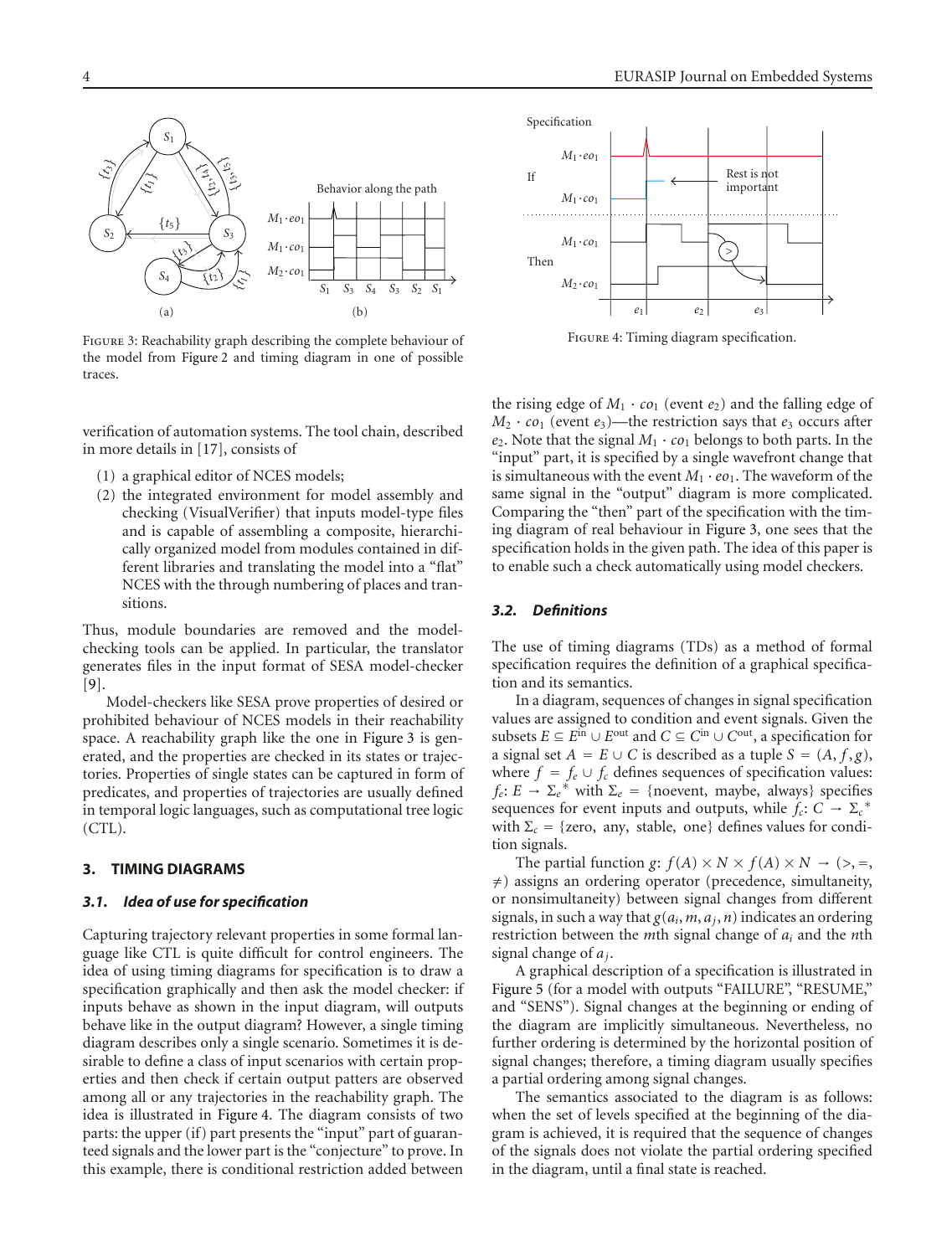

Figure 5: Specification including two event inputs, one condition output and a simultaneity operator.

## *3.3. Specified signals*

In order to describe specifications of NCES models, TDs must provide different representations for event and condition signals. Thus, we define the following possibilities of specification:

- (i) in the case of a condition signal, the specification may have one of four possible levels: *zero*, corresponding to a logical zero; *any*, representing the situation where the signal might assume any logical value which can change at any state transition; *stable*, which also means undefined value, however assuming that the signal remains at a single level; or *one*, corresponding to the logical one;
- (ii) event signals are specified in two possible levels: *no event*, in the case where the occurrence of the event is forbidden, and *maybe*, meaning that the event might occur, it is also possible to specify an obligatory occurrence of the event *signal (always)*, but in this case only as a single pulse, because of the instantaneous nature of an event signal.

We define a *diagram event* as any level change specified at a condition signal; a level change from *no event* to *maybe* or vice versa, at an event-signal; or a specification of an obligatory occurrence of an event (*always* peak at an event signal).

## *3.4. Event ordering at different signals*

If a *partial ordering semantics is* assumed, no prior ordering of events on different signals is implicit. In other words, although each signal presents an ordering of its events, two events of different signals may occur at any sequence, except when special operators explicitly define their sequence. On the other hand, it is also possible to assume that the ordering of all events is defined through their position at the visual description. In this case, we are talking about a *strict* or *sequential ordering*.

Although more intuitive, adopting a sequential ordering would limit the representational capabilities of a diagram. Therefore, we adopt a partial ordering semantics for the TD language. In this case, the same TD represents a set of possible behaviours of the system, each one represented by a different event chain on the modelled system. Each chain is



FIGURE 6: Temporally independent signals (a) and event ordering (b).

called *scenario*, and the set of scenarios defined by the diagram is named *diagram language*.

In Figure  $6(a)$ , we observe the specification of two signals:  $s_1$  and  $s_2$ . Had we adopted a sequential ordering semantics, only one scenario would compose the diagram language: **s2** <sup>+</sup>**s1** <sup>−</sup>**s2** <sup>−</sup>. As the temporal dependence among events from different signals is not predefined (assumed partial ordering semantics), the same figure represents a TD with the following scenarios:  $(s_2^+, s_1^-)s_2^-$ ;  $s_2^+(s_1^-, s_2^-)$ ;  $s_1^-s_2^+s_2^-$  and  $s_2$ <sup>+</sup> $s_2$ <sup>-</sup> $s_1$ <sup>-</sup>. Figure 6(b) indicates the timing diagram that, based on the adopted semantics, accepts as its only scenario  $s_2$ <sup>+</sup> $s_1$ <sup>-</sup> $s_2$ <sup>-</sup>, by introducing operators that indicate the obligatory ordering among events from different signals. The meaning of these operators will be stated in the next section.

In order to constrain the ordering of two events from different signals, we define the following precedence operators:

- =*/* : events are not allowed to occur simultaneously;
- =: events must be simultaneous;
- *>*: event from the first signal must occur prior to the event from the second signal.

#### *3.5. Specification of finite behaviour*

The TD represents a finite behaviour that must be satisfied by the model. The satisfaction of a TD is evaluated from the moment when all specified signals are in their initial levels and some of them execute an initial transition, as indicated at the beginning of the diagram. The verification process ends when all signals achieve their final state, indicated in the end of the diagram. The initial part of the diagram, denominated *precondition*, corresponds to a condition, whose satisfaction by the model indicates that we must start comparing the model's behaviour with the remaining part of the TD. The comparison ends up when the final part of the diagram, called *postcondition*, is reached. Both pre- and postcondition are highlighted at the diagram (Figure 7).

When a TD specifies a finite behaviour, different interpretations are possible.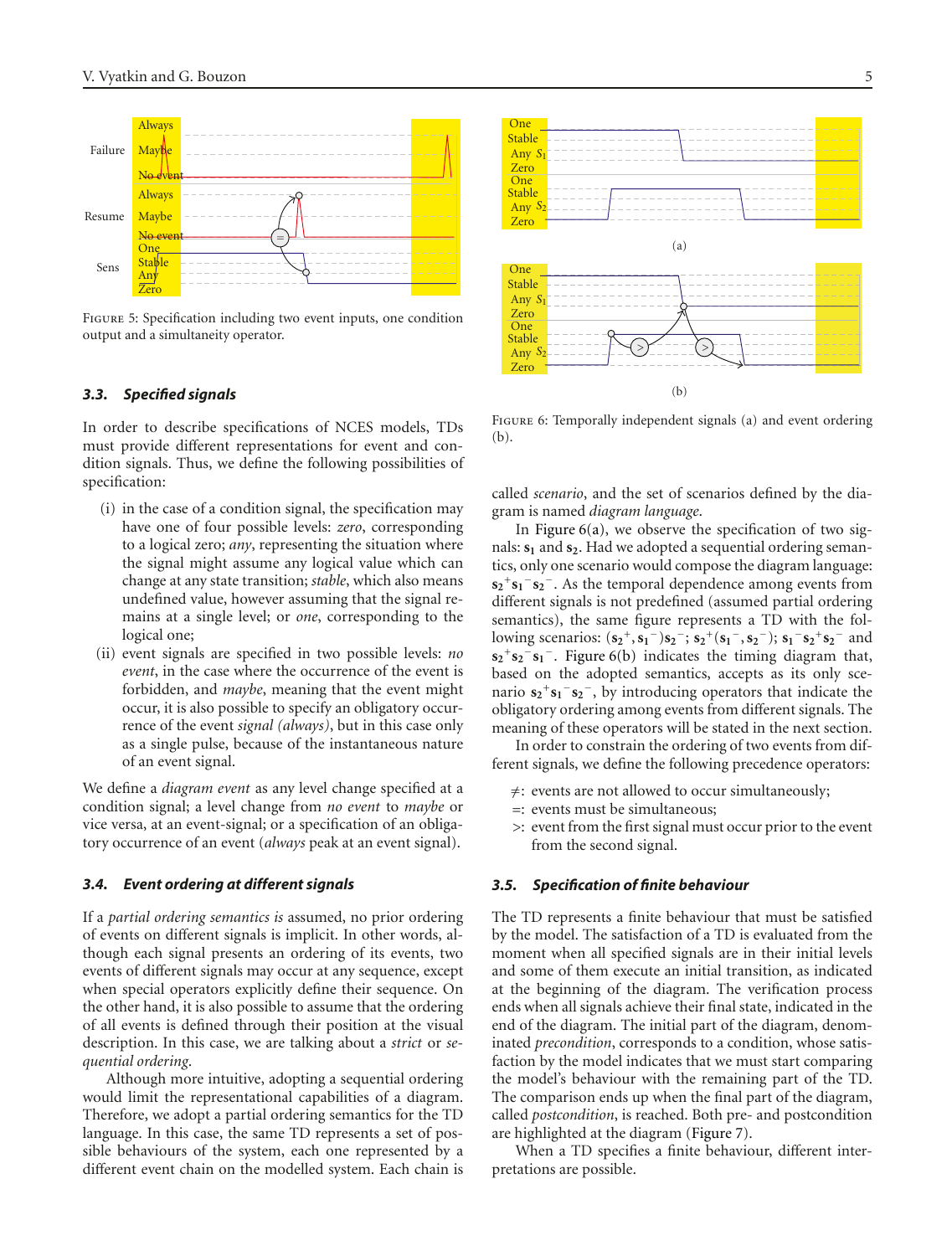## **4. NCES MODEL OF TIMING DIAGRAMS**

When verifying autonomous NCES models without inputs, each signal specification is translated into an NCES supervisor module comprising two basic submodules: an *event generator* creates sequences of transitions, one for each change of level specified for the signal. Each transition stimulates, through an event arc, the corresponding event input of a *signal generator*, which causes the output of the signal generator to recreate the signal according to the input stimulated. Ordering operators are translated into special places and transitions that create interdependency of event generators.

The verified module is then connected through event arcs to the event generators of the corresponding signals, in such a way that every change of signal in the first is reported to the latter. Along with the translation of the specification into NCES modules, a set of automatically generated temporal-logic statements is created. The composite module is then model-checked against these statements to verify if each transition at the supervisor always fires whenever the corresponding transition at the verified module is fired.

The graphical specification also provides automatic test possibilities for input/output behaviour or nonautonomous NCES modules. In this case, the NCES supervisor modules that describe input signals are used for generating the specified sequences of input signal changes, while the output signals are again verified as described before. The components of the NCES model of the timing diagram are detailed in the following subsections.

## *4.1. Event generator*

The main part of the NCES model for the specification is called *event generator* and consists of a set of parallel *processes* (sequences of transitions and places), started simultaneously by the firing of a transition denoted **t**<sub>start</sub>. Each process is responsible for reproducing the behavior specified for one signal. Events on the signals are translated into transitions at the processes.

For each signal **i**, there is a place **p**notstart,**<sup>i</sup>** which is a preplace of **t**start and postplace of the last transition of the corresponding process. The transition **t**<sub>start</sub> indicates the beginning of the timing diagram. The situation where the diagram language is not being executed corresponds to the marking **p**notstart,**<sup>i</sup>** =1 for every signal **i**.

In the case that at least a signal **j** has the marking  $\mathbf{p}_{\text{notstart},j} = 0$ , the marking  $\mathbf{p}_{\text{notstart},i} = 1$  for a signal **i** indicates that this signal has already achieved the last level specified at the diagram.

The precedence relationships among events of different signals are mapped to special interconnections among the corresponding processes, as will be detailed in the following section.

Figure 7: Pre- and postcondition.

*Existence of a scenario (from the diagram language):* here we require that at least one of the specified scenarios will occur at the model. In other words, there is a path at the state tree of the model, where the precondition is satisfied and the behaviour of the model does not contradict the specification.

*Existence of all scenarios:* the existence of each scenario must be tested inside the state space of the model.

*Generality of a single scenario:* here a single scenario, from the set of scenarios specified at the diagram, must be recognized in every path, indicating a situation that has to occur in the future, regardless of which path is taken by the model.

*Generality of the diagram's language:* the behaviour specified at the diagram will eventually occur, no matter which scenario is in each path from the state tree of the model. Notice that, in this case, the existence of a path with no occurrence of the precondition would already be a counterexample.

*Satisfaction of a single scenario:* every satisfaction of the precondition must be followed by the satisfaction of the same scenario, among those that are possible according to the specification. This corresponds to an assume-guarantee clause, where the precondition plays the role of an assumption that, when fulfilled, guarantees the occurrence of a given sequence of events.

*Satisfaction of the diagram:* the specified behavior must not be contradicted, which means that every occurrence of the precondition at the model leads to a behaviour that is accepted by the diagram language. As a particular case, a model that presents no occurrence of a given precondition satisfies every specification starting with this precondition. The following topics will be based on this interpretation of the TD.

# *3.6. Specification of infinite behaviour*

The timing diagram could also correspond to a specification to be satisfied from the time when the precondition occurs, without the need to specify a postcondition. In this case, the final state specified at the diagram would correspond to a restriction that must not be violated.

The absence of a specification for the precondition could indicate that the initial state of the model should comply with the levels specified at the beginning of the diagram. Although these two approaches also present a practical appeal, the absence of postcondition or precondition will not be issued in the work, as a matter of simplicity.

In order to allow the translation of the timing diagram into a formal model, some requirements have to be done in

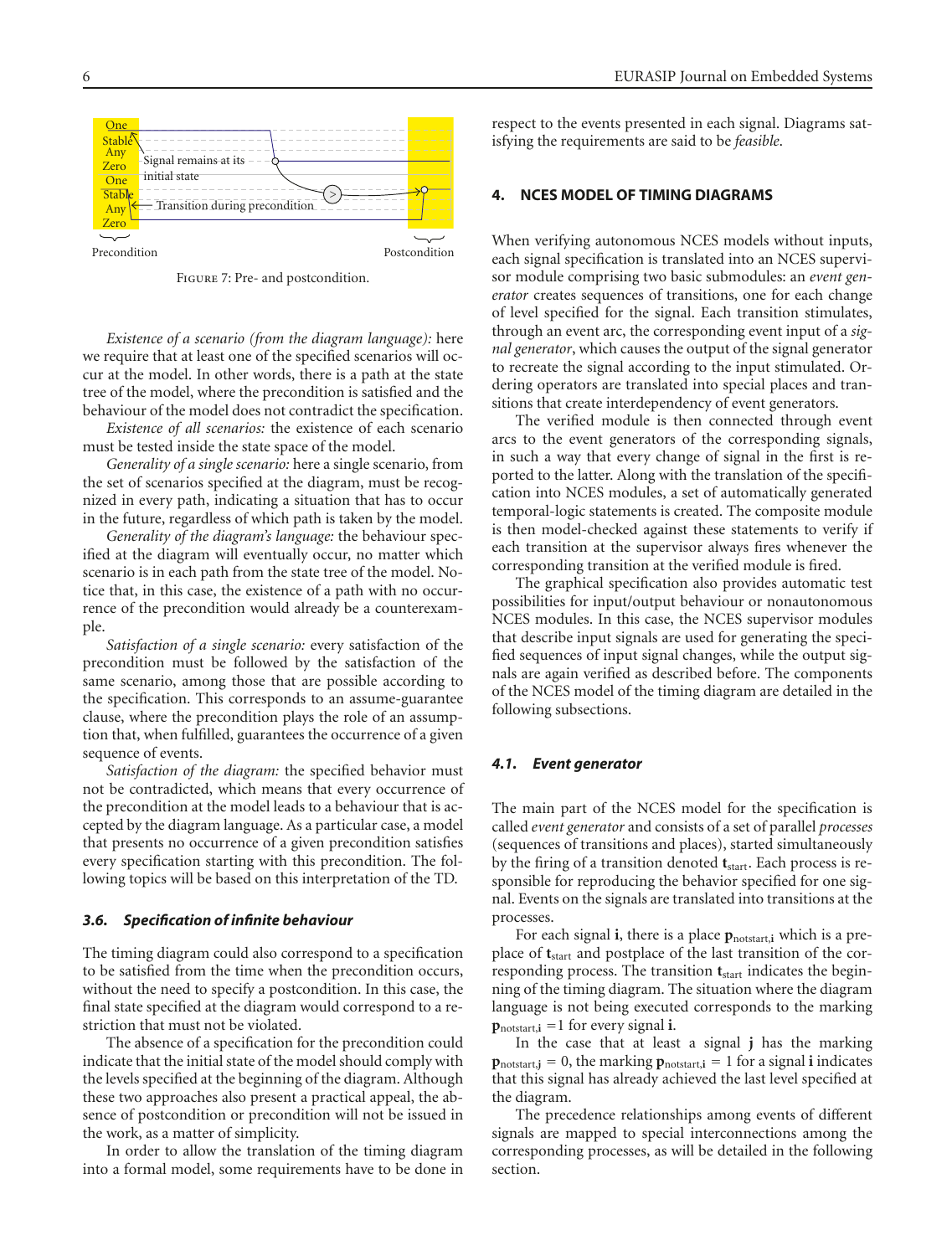

Figure 8: Translation of a single specification for a condition output, and linking to the verified model.



Figure 9: Generator of condition signals.

## *4.2. Signal generation module*

For each specified signal, we create a signal generator module which reproduces, at its output, the possible values for the signal, according to the level specification stimulated at its input. Each event on the timing diagram (modelled by the firing of a transition at the event generator) stimulates,

by an event arc, the corresponding change at the signal generator, which guarantees that the NCES module, resulting from the combination of the event generator with the signal generators, will reproduce at its output the diagram language. The idea is illustrated in Figure 8. To each condition signal included at the specification is assigned a signal generator module with four event inputs, corresponding to the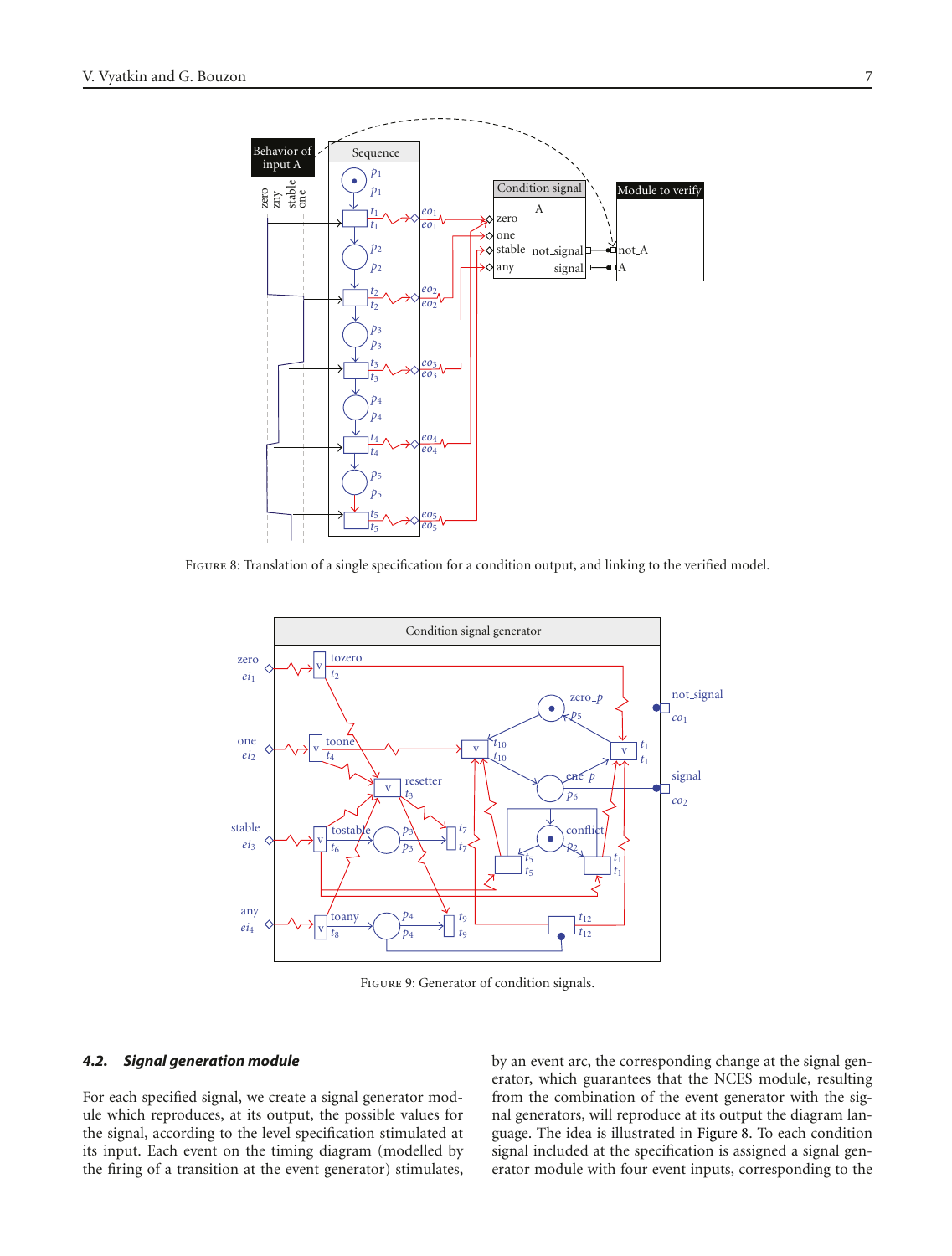

FIGURE 10: Generator of event signals.



Figure 11: User interface of the TDE tool and file formats adopted for data storage.

four possible specification levels, and two condition outputs, indicating the two possible values assumed by the condition signal (*zero* or *one*).

Figure 9 shows the structure of a signal generator for a condition signal.

The transitions tozero, toone, tostable, and toany receive event arcs, respectively, from the zero, one, stable, and any event inputs.

Firing one of these transitions means that the corresponding signal has changed its specification level to, respectively, *zero*, *any*, *stable,* or *one*—in other words, a diagram event has occurred. The condition outputs not signal and signal are linked to the internal places zero *p* and one *p*. The remaining transitions and places implement the desired nondeterministic behaviour, after the firing of tostable and toany, the marking of places zero *p* and one *p* should be nondeterministic, and may change randomly in the latter case, until

another input event is stimulated. The place  $p_2$  always has a conflict with respect to transitions  $t_5$  and  $t_1$  leading to nondeterministic choice in case of the signal "to stable" (i.e., the stable value can be assigned either to 0 or to 1).

Figure 10 presents the internal structure of a signal generator for an event signal.

Event signals are represented by modules with three event inputs, corresponding to the three possible specification values, and an event output, whose firing corresponds to the generation of the event. Internally, this generation corresponds to the firing of the result transition.

The transitions to noev#  $(1 \text{ and } 2)$ , to maybe#  $(1 \text{ and } 2)$ 2), and to always# (1 and 2) are fired by stimulating the no event, maybe, and always inputs, respectively. Every diagram event leads to the firing of at least one of these transitions—actually, an *always* peak at the specification, followed by the specification of a new level, implies that both